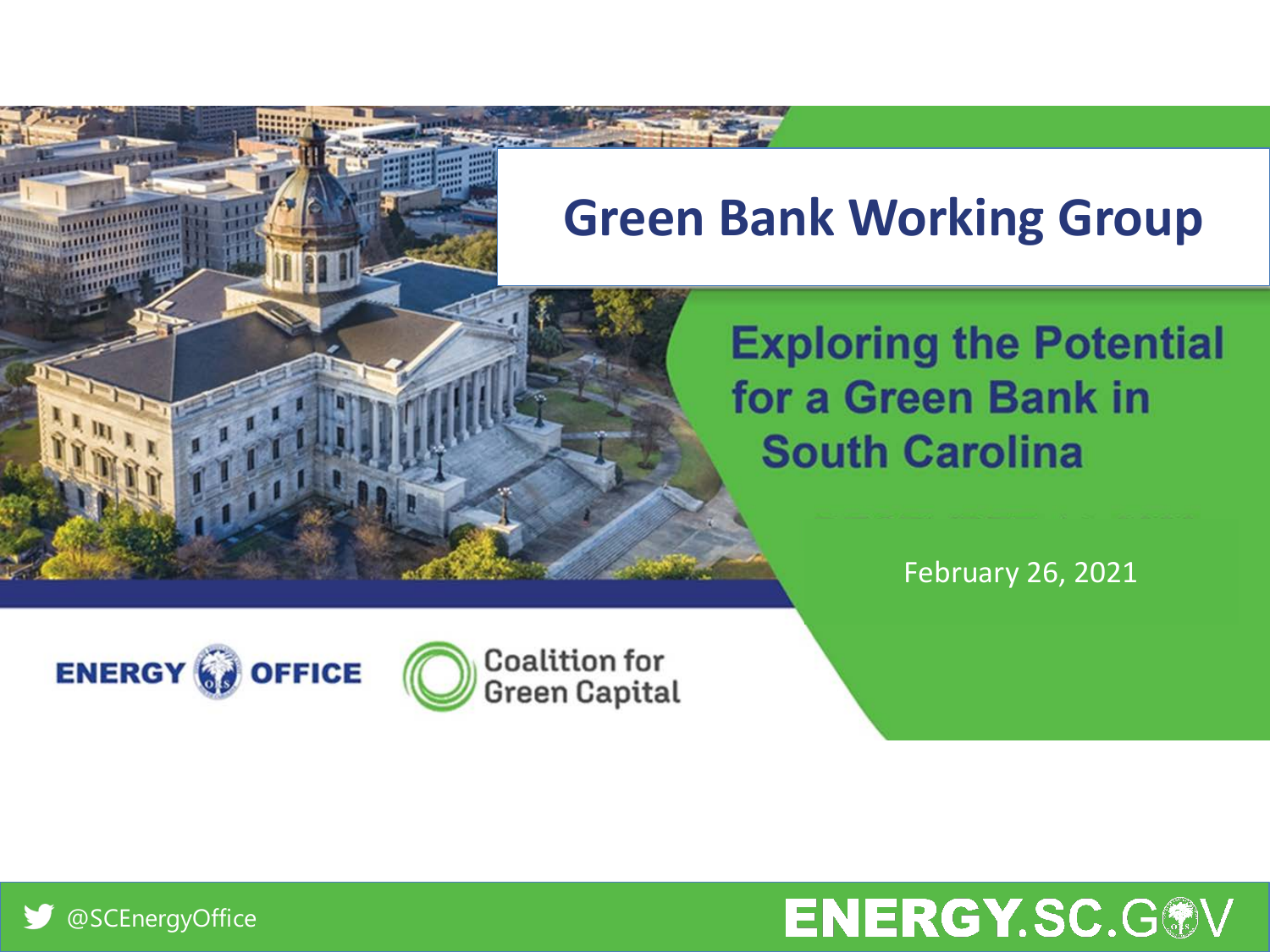## **Agenda**

- Welcome
- Introductions
- Green Bank Creation Process
- Working Group Discussion
- Next Steps

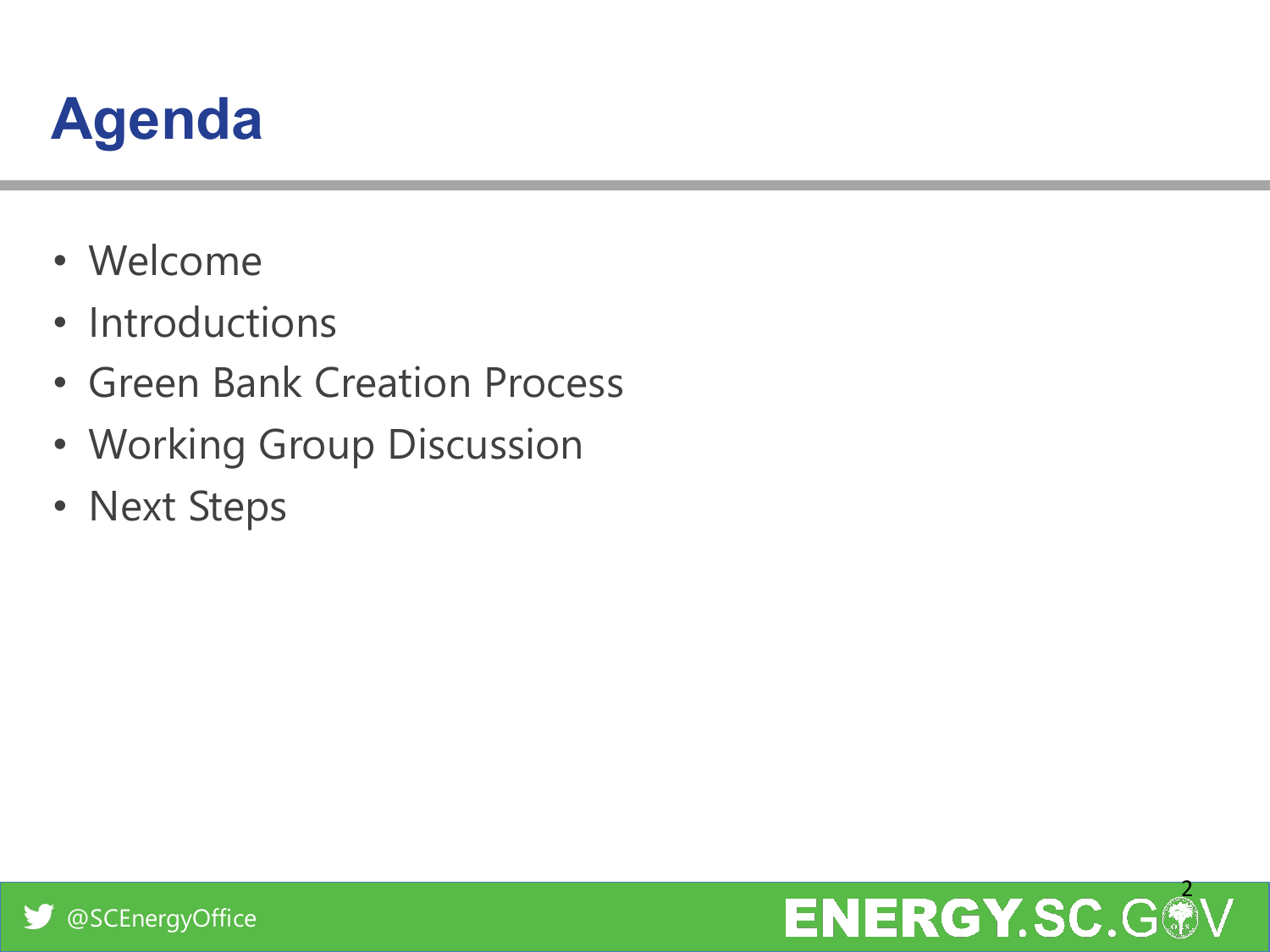

### **GREEN BANK CREATION PROCESS**



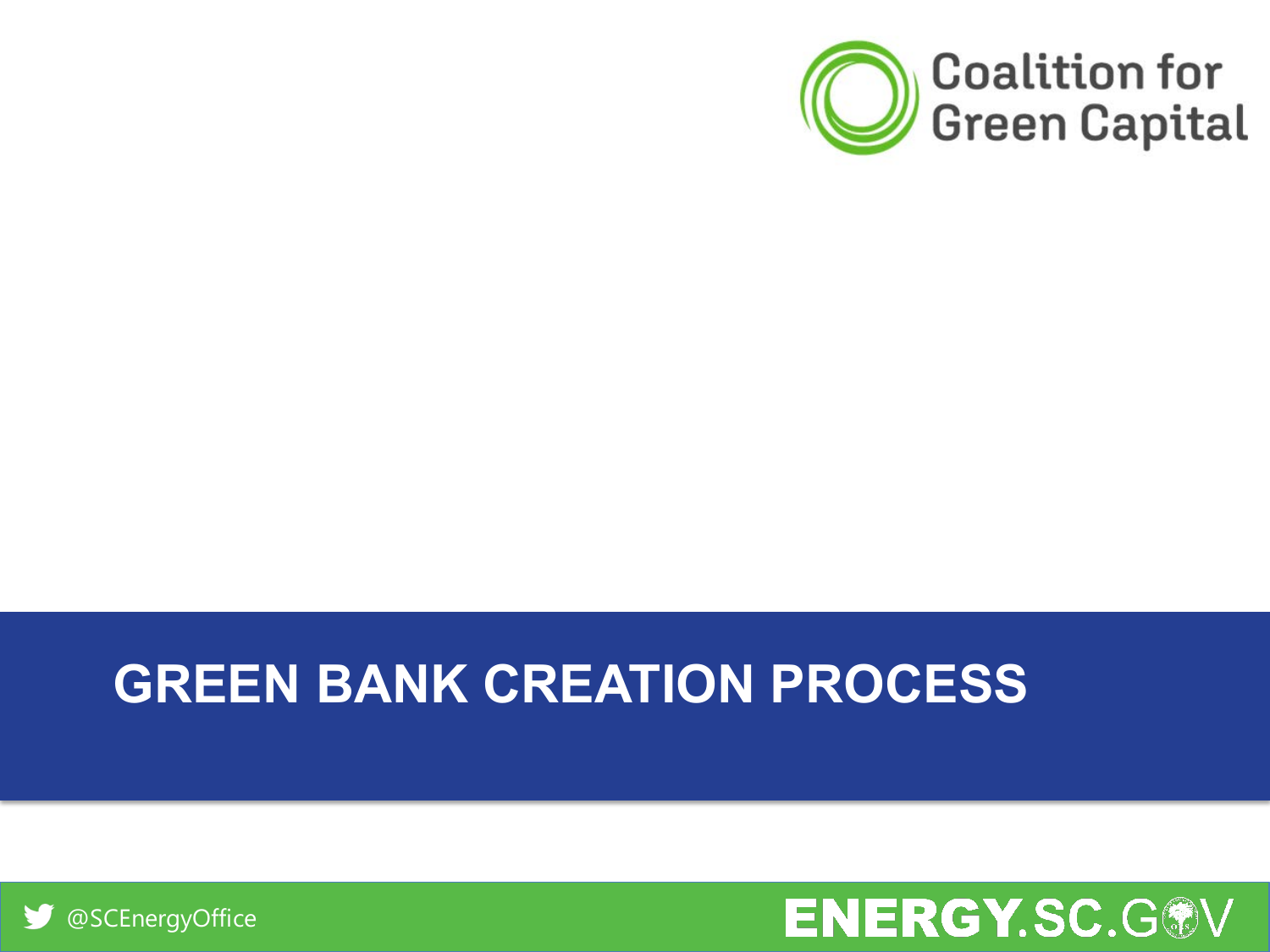## **Green Bank Creation Process**

@SCEnergyOffice



### **ENERGY.SC.G®V**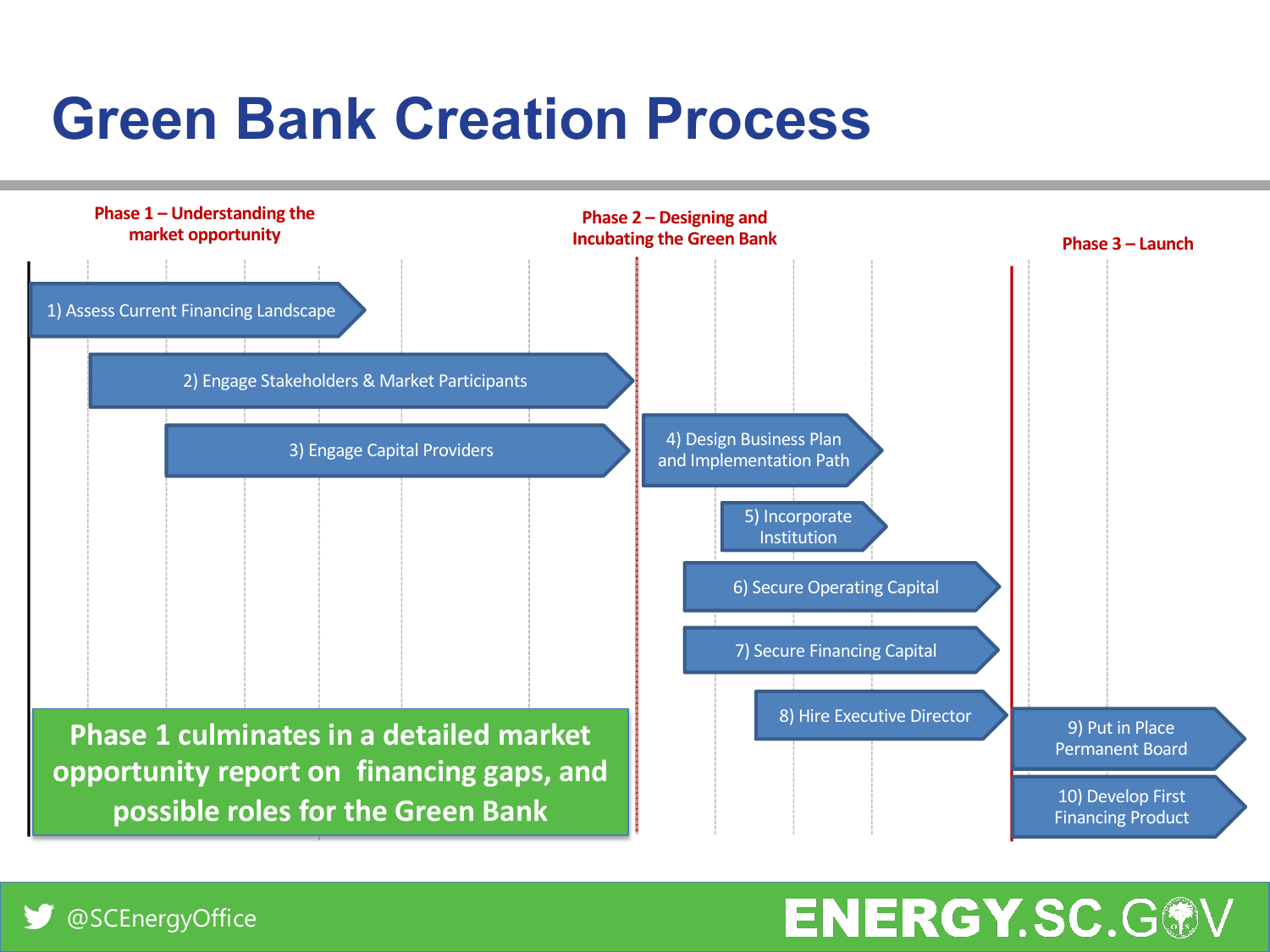# **Green Bank forms are unique, but the creations process is standard**





DC followed the 3 phase process outlined, including a market analysis and stakeholder engagement process culminating in a published report which provided the foundation to launch the fund as a quasi-governmental entity. Phase three launched the fund's first project in renewable generation.

North Carolina Clean Energy Fund launched after a stakeholder engagement process, culminating in the launch of a private nonprofit. NCCEF is currently pursuing phase 2, securing operating and financing capital. North Carolina's process has been accelerated to track possible federal funding.

New Jersey Green Fund New Jersey State-wide fund has performed a market analysis, and is in Phase 2, building on the structural analysis and product design. Funds have already been obtained through RGGI and the Green Fund will be launched in 2021 as a governmental entity.

### **ENERGY.SC.G**

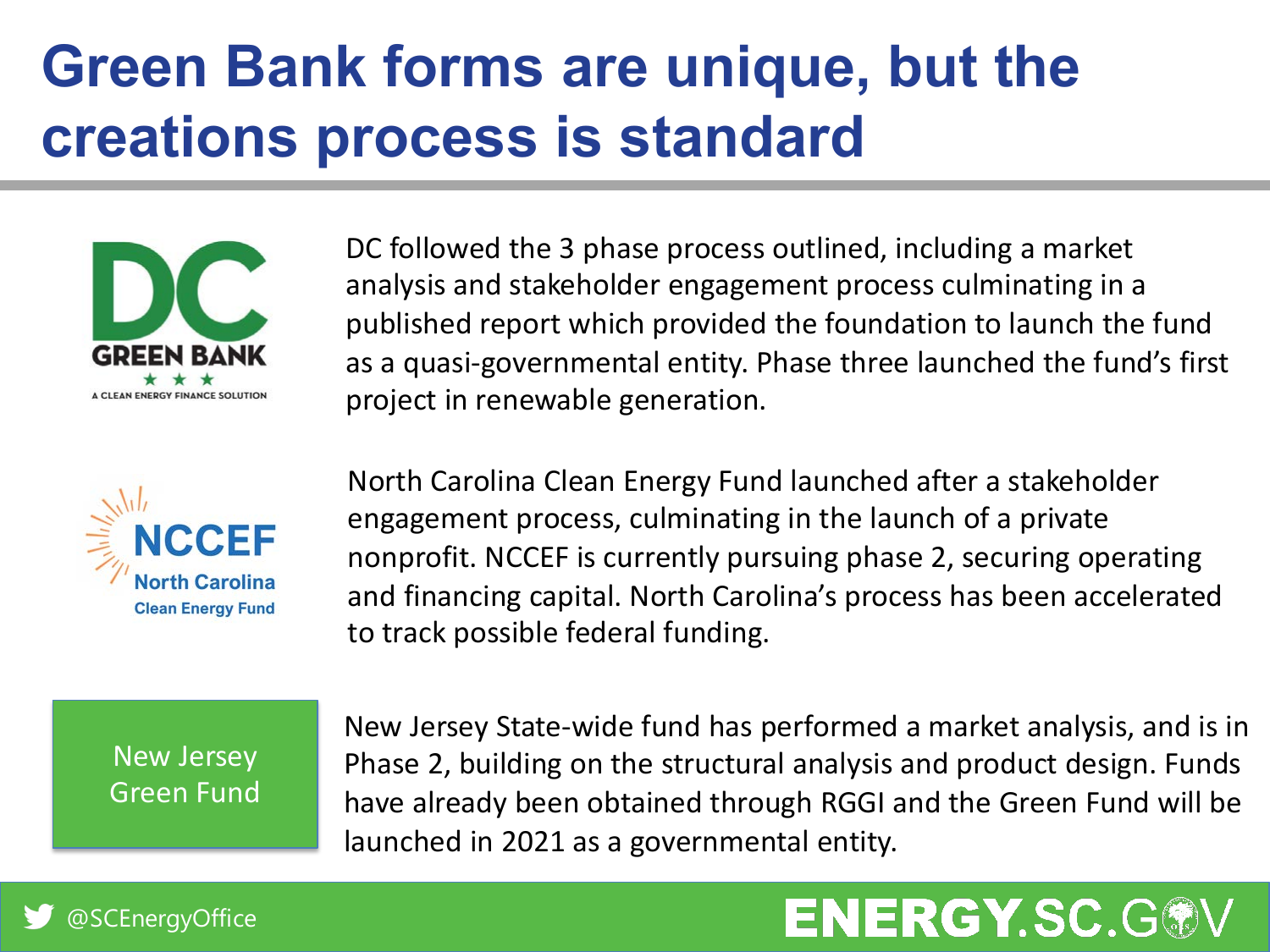



## **QUESTIONS FOR THE WORKING GROUP**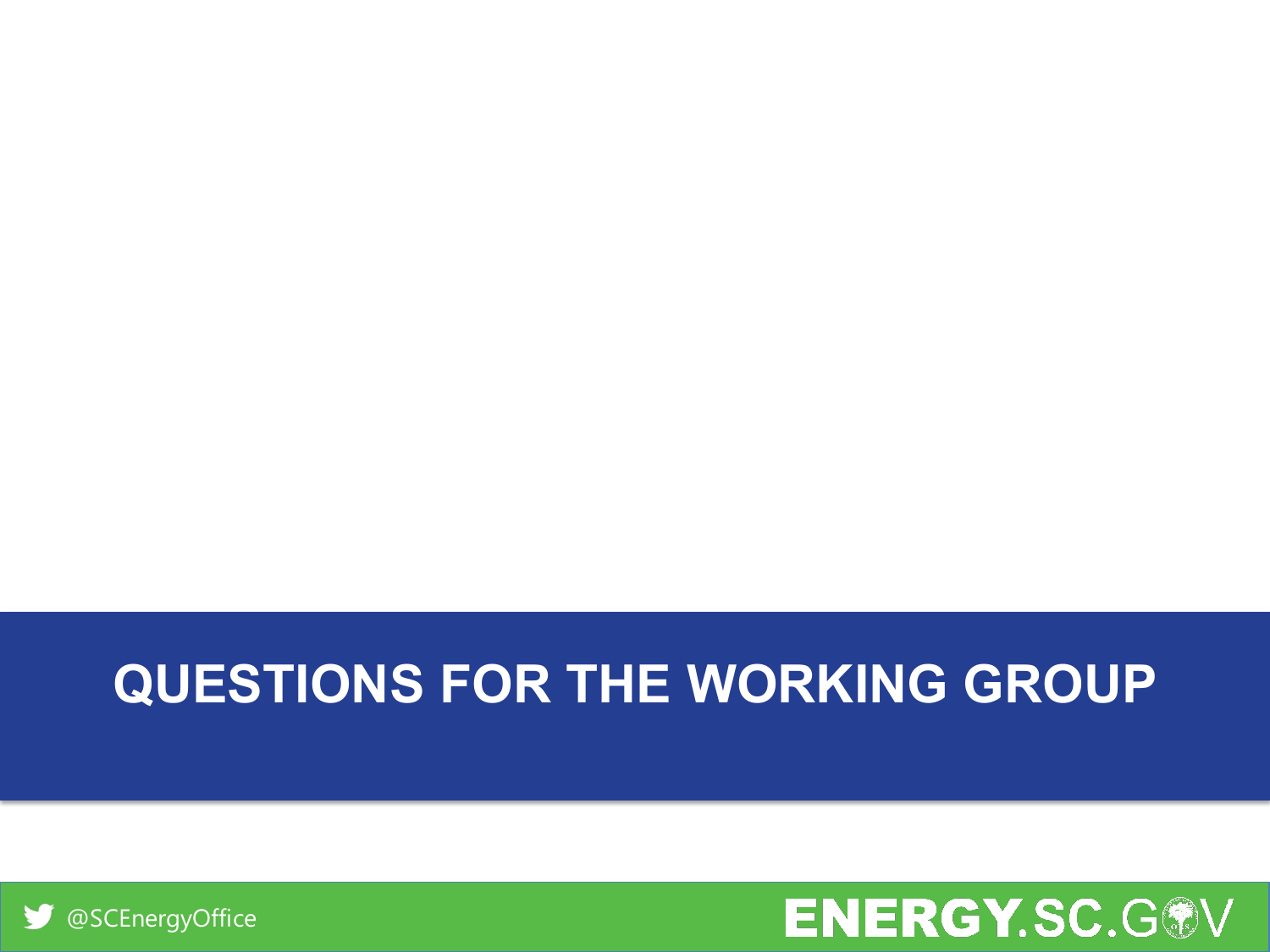# **What are the most pressing funding needs in the South Carolina Market?**

#### Some goals that Green Banks seek to solve:

- Reduce carbon emissions
- Create Jobs
- Address Environmental Justice and increase LMI lending
- Support climate change adaptation/ resiliency

### Working Group Answers:

- Residential programs
- Low-income energy efficiency and weatherization leverage LIHEAP and WAP funding, SC Housing (combine these) make them go further, use green bank because of lack of opportunity from other lending source
- Pre-development financing a little money up front for a project, grants, loans for this
- EERL current loan with \$1.2 M available and will be taken fast when a project is completed.
- Narrowing down opportunities will be key reducing carbon emissions, a lot of opportunity
- Agriculture, EV

#### • Accelerate adoption of new financial products

- Reduce reliance of government grants
- Crowd-in private capital

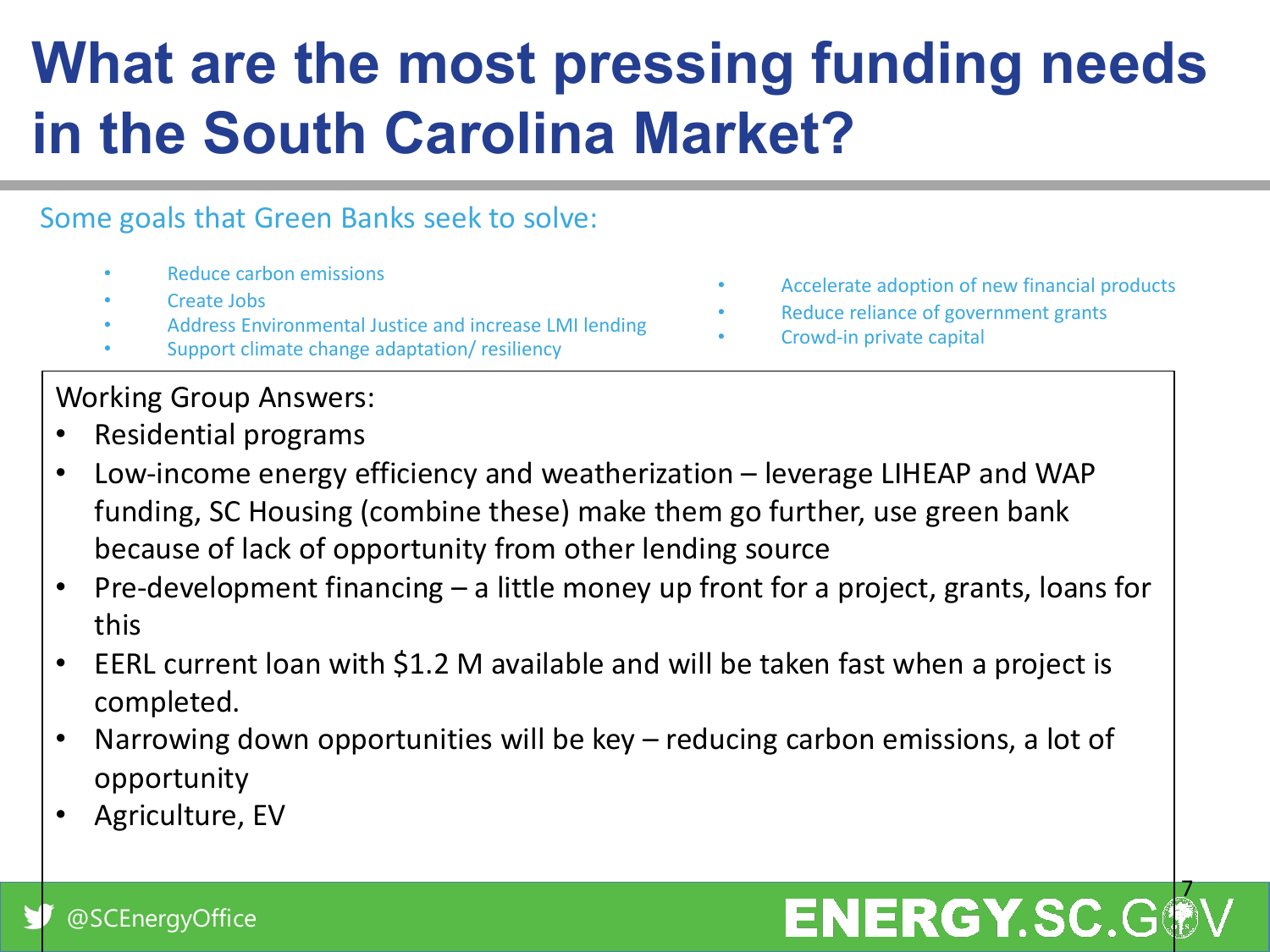# **What kinds of projects are not receiving financing?**

#### Some goals that Green Banks seek to solve:

- Reduce carbon emissions
- Create Jobs
- Address Environmental Justice and increase LMI lending
- Support climate change adaptation/ resiliency

### Working Group Answers:

- Solar residential, business
- EE roadmap recommendations
- Barrier to entry vs. long term payback low income can't make the commitment based on the long-term payback, businesses have more of the ability
- Low income reduce vulnerability (quality of life)
- Solar on new development business incentives, SC Housing more points for solar
- PACE Property Assessed Clean Energy Commercial, new interest
- Agriculture EE and RE Is the demand there?
- EV Access tie into EV Stakeholder Initiative
- Expand Co-op on-bill

#### • Accelerate adoption of new financial products

- Reduce reliance of government grants
- Crowd-in private capital

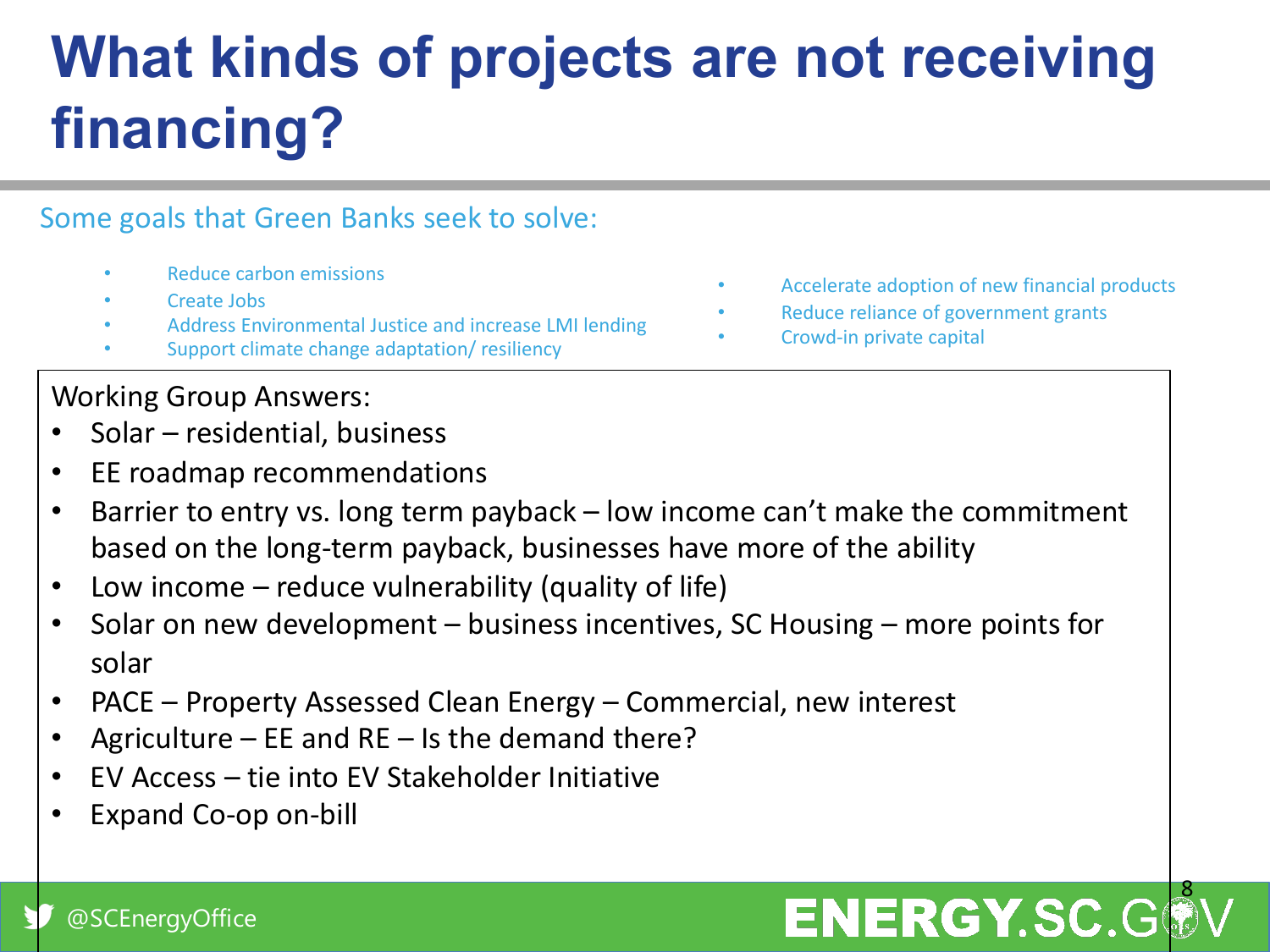## **Additional Discussion Notes**

- Green bank gets money from different places state, utility benefit charge, outside government (CO, NC), philanthropic funding, federal (Clean Energy Accelerator, seed capital, 40% to LMI)
- Need to determine structure, where will we start? That will help determine where you get capital. The market assessment will help with this.
- BDC would be capable of handling this.
- Whatever we do will need to involve A LOT of money. Attract attention to the issue. Can't nickel and dime. Philanthropy funds available for climate initiatives – large impact. Can happen along with the federal funds.
- Chart comparing the options and benefits/challenges for each?
- Look at cost to upgrade a home, how many families this will give an idea of the amount of funding needed.
- Additional Stakeholders Home Builders, SC Housing, Clemson IAC
- Low income makes decisions based on quality of life
- Solar legislation uncertainty is an issue

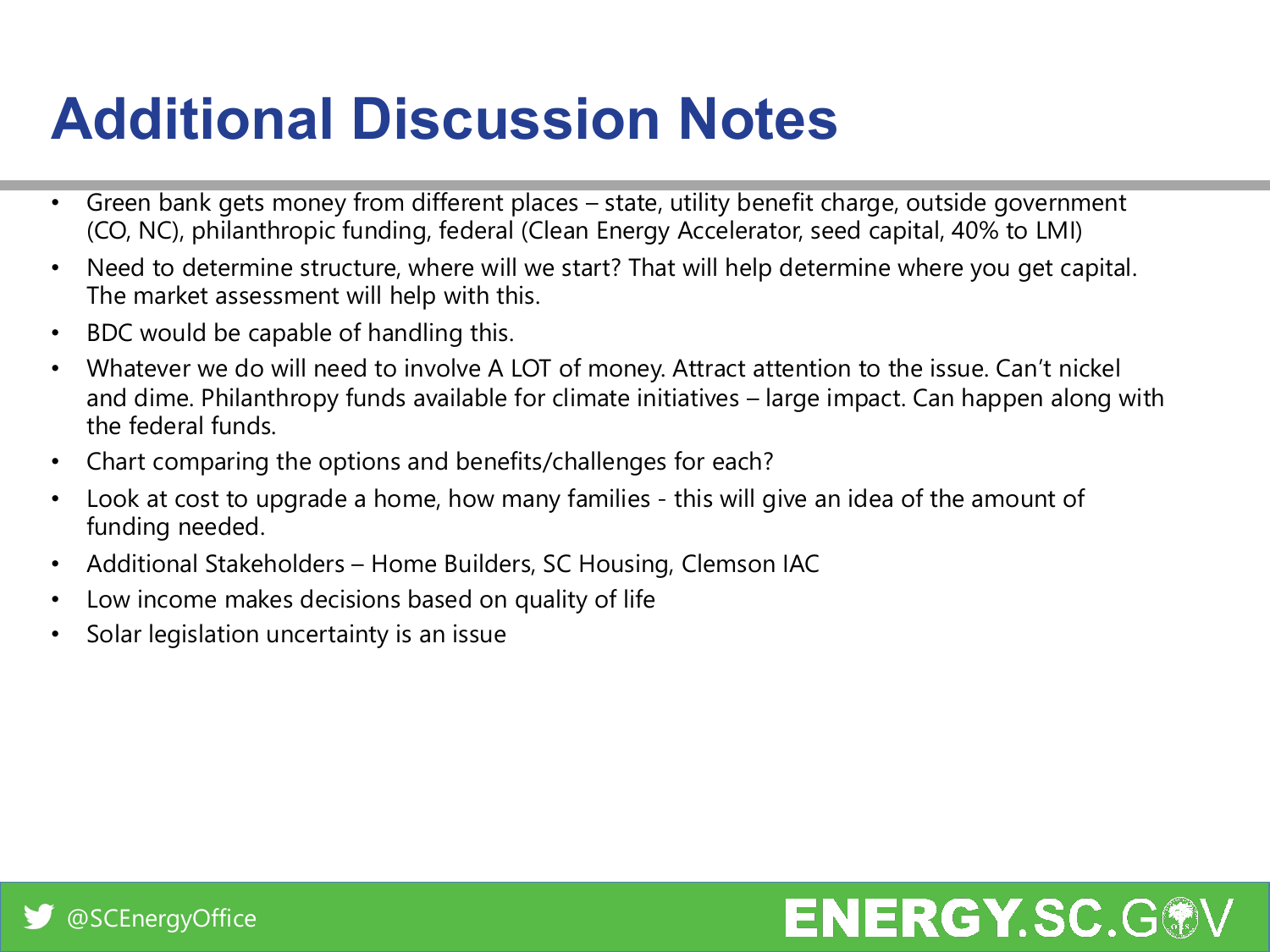



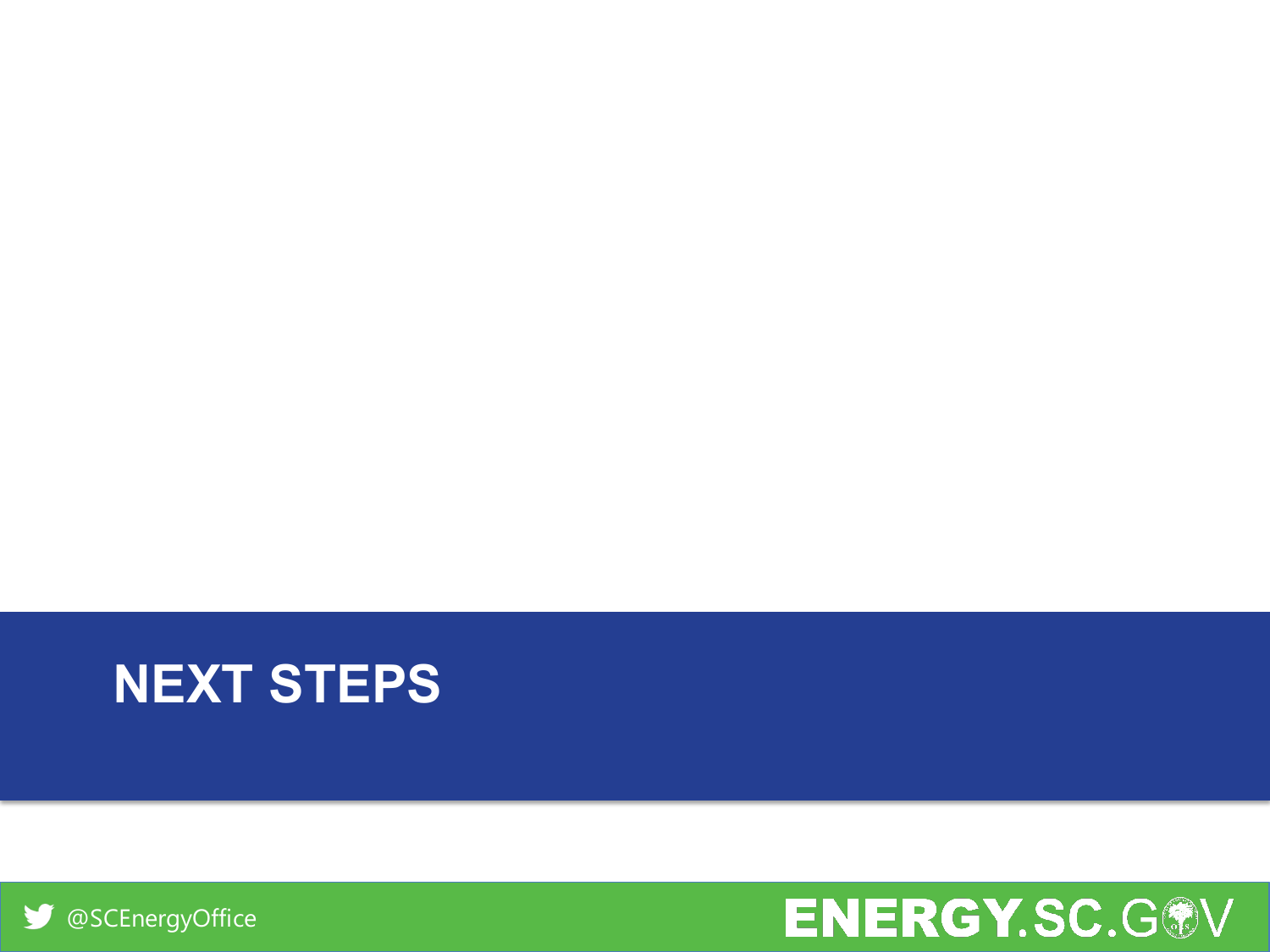# **What's Next?**

- Market Assessment
- Follow Up/Next Meeting?